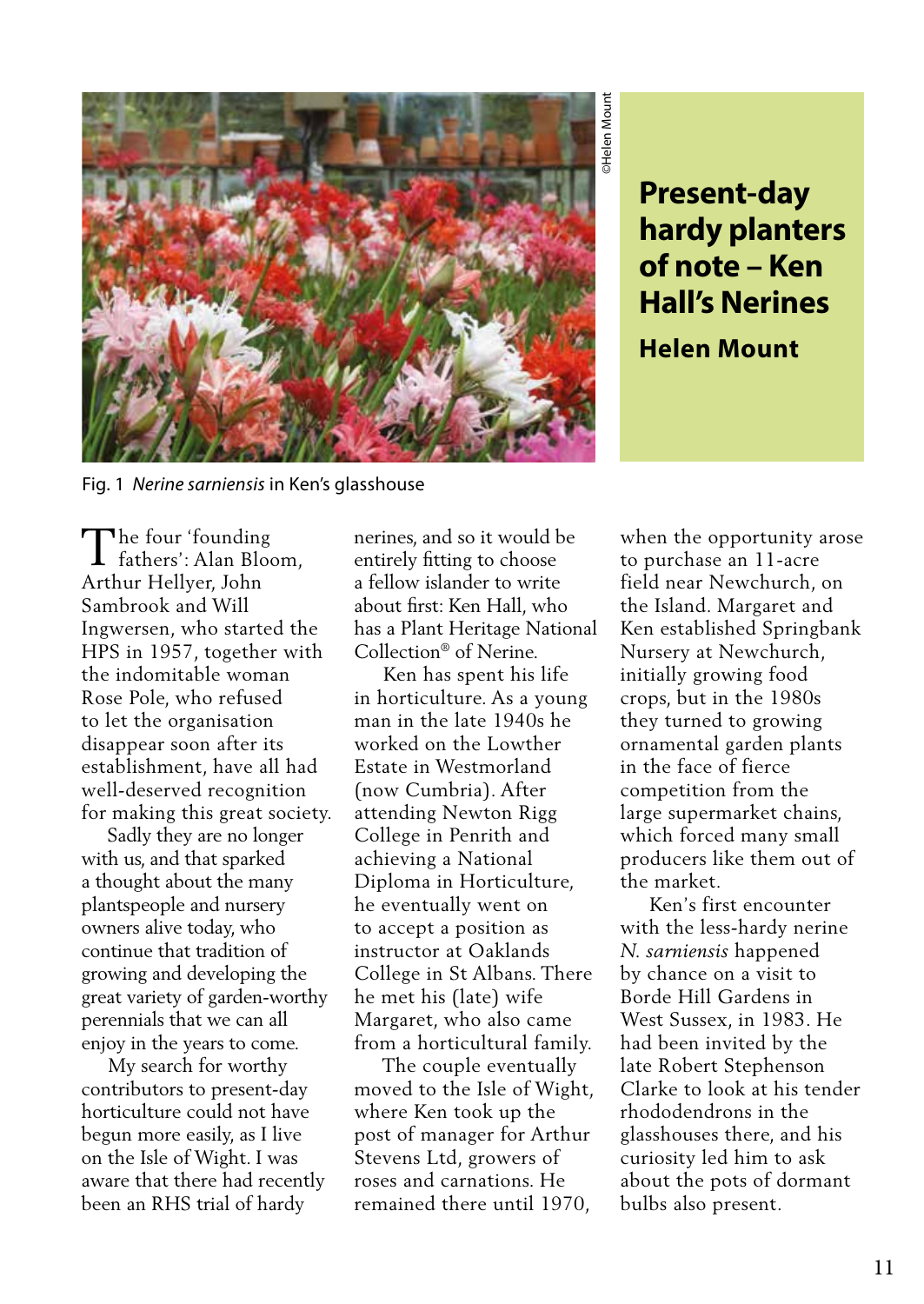He was given a gift of *Nerine* 'Meadowbankii' – an old *N. sarniensis* cultivar with brilliant vermilion flowers – and when it did flower he was well and truly smitten.

 Ken went on to buy part of the Borde Hill collection containing *N. sarniensis*, its cultivars and hybrids,

plus other nerine species. This was followed by the acquisition of another nerine collection from local man Harry Dalton, who had been on many trips to South Africa, collecting wild forms of nerines. Harry, who had also developed new hybrids and cultivars from his own



Fig. 2 *N. s.* 'Hotspur'



Fig. 3 *N. s.* 'King Leopold'

breeding programme, was meticulous in documenting pollination information, thus enabling correct identification by others.

 Word of Ken's activities was out and another local nerine enthusiast, retired scientist Chris Edwards, contacted him and they exchanged information about their plants. Along with Ken's family, Chris has provided much help with his collection over the years. Through the 1980s and 1990s the collection grew even bigger, and Ken started to make his own selections of *N. sarniensis*. His stock currently stands at about 3,600: a breath-taking sight in the glasshouse in mid-October (fig. 1).

 The range of available colours in *N. sarniensis* far exceeds that of *N. bowdenii*, with shades of orange, red, peach, and bi-colours with smoky purples as well as whites through to pinks; for example *N. sarniensis* 'Hotspur', *N. s.* 'King Leopold', and *N. s.* 'Marie Louise' (figs 2-4). However, what the *N. bowdenii* lack in colour diversity they make up for in hardiness, as *N. sarniensis* will not tolerate freezing or prolonged low temperatures, and must be grown under glass – with heating – where there is any risk of frost.

 With the help of Margaret, two of their children Elizabeth and William, plus Chris Edwards, Ken exhibited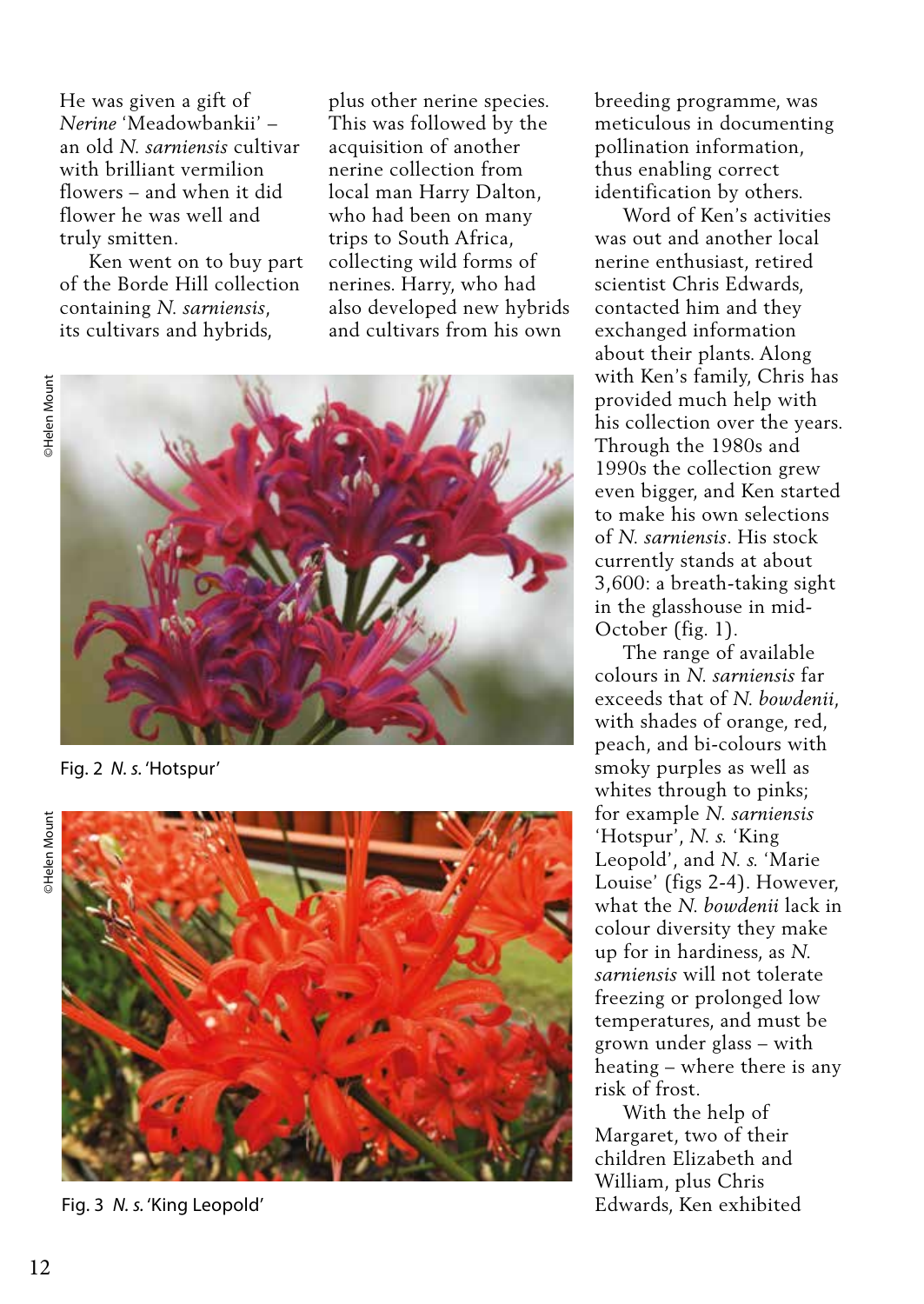some of his nerines at the RHS Westminster Autumn shows. They achieved a silver-gilt medal on their first attempt in 1993, then went on to win gold medals and other awards in subsequent years (fig. 5). They also won two gold medals at the Malvern Autumn Shows, in 1997 and 1998. Eventually though, running a successful, busy plant nursery together with the effects of advancing years, made the trips to London too difficult, and they ceased exhibiting.

 Ken's interest in *Nerine bowdenii* increased when he took the opportunity to purchase half of the collection of Cuthbert (Tony) Norris after the latter's death in 2005. Norris had visited South Africa many times and collected nerines, but by the time the collection was dispersed it was in a sorry state – with numerous lost and faded labels – making precise identification of many of them impossible. This is another chapter in Ken's efforts to rescue all or part of several collections, helping to ensure their survival.

 One nerine that survived the transition from the latter collection is *N. bowdenii* 'Manina', which Norris had collected in an area he described as Manina



Fig. 4 *N. s.* 'Marie Louise'



Fig. 5 A few of Ken's award-winning *Nerine sarniensis*

Forest, close to Ngcobo in the Eastern Cape province of South Africa. This plant makes large bulbs and has strong, very pale pink flowers with a paler-pink midstripe, from bright green pedicels, flowering October to November and reaching up to 70cm. It is easy to grow, and hardy (fig. 6).

 *Nerine bowdenii*  'Regina', another from the Norris collection, was the only other hardy nerine that could be positively identified. Thought by some to be a hybrid, *N. b.* 'Regina' is a robust grower with strong, deep-pink flowers; broad upright, deep-green leaves; and a long flowering season (fig. 7).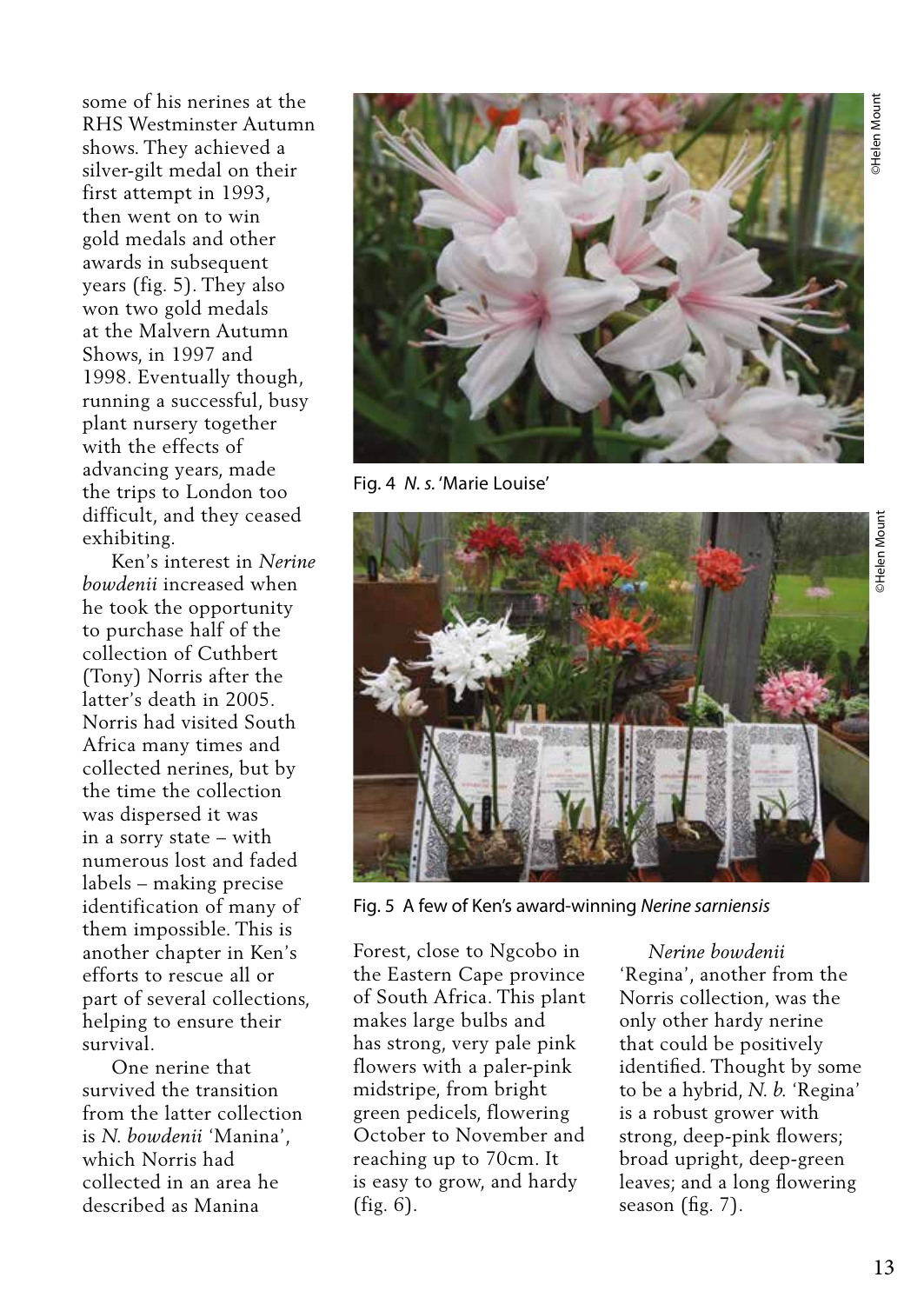

Fig. 6 *N. bowdenii* 'Manina'



Fig. 7 *N. b.* 'Regina'





Fig. 8 *N. bowdenii* trial beds at Newchurch

 Ken planted out the hardy *N. bowdenii* plants from the Norris collection in large borders in the open at Springbank, so that a better assessment of their performance could be made (fig. 8). Further selections and hybridisation continued, and a few of the best were entered into the recent RHS Trials, which were run jointly with the Nerine and Amaryllid Society (NAAS).

 The main objectives of these trials were to assess *Nerine bowdenii* and its cultivars and hybrids, for hardiness in UK gardens (H4 and H5); to clarify the nomenclature; and to award AGMs to the best plants. The trials were conducted on two sites – one in Shropshire at the garden of the late Margaret Owen (she died during the time of these trials) – and the other in Hampshire at the home of the extensive collection held by Victoria Wakefield. Three to five bulbs of each variety were planted between 2012 and 2013, and judging began in 2014, continuing periodically until the trial ended in 2018.

 Ken entered several of his plants into the trials, and three were awarded AGMs: *Nerine bowdenii* 'Regina', *N. b.* 'Diamond' (fig. 9 – subject to availability) and *N. b.* 'Ellex' (fig. 10 – subject to availability). *N. b.* 'Diamond' was described by the judges as having '*beautiful colour and a long flowering season*'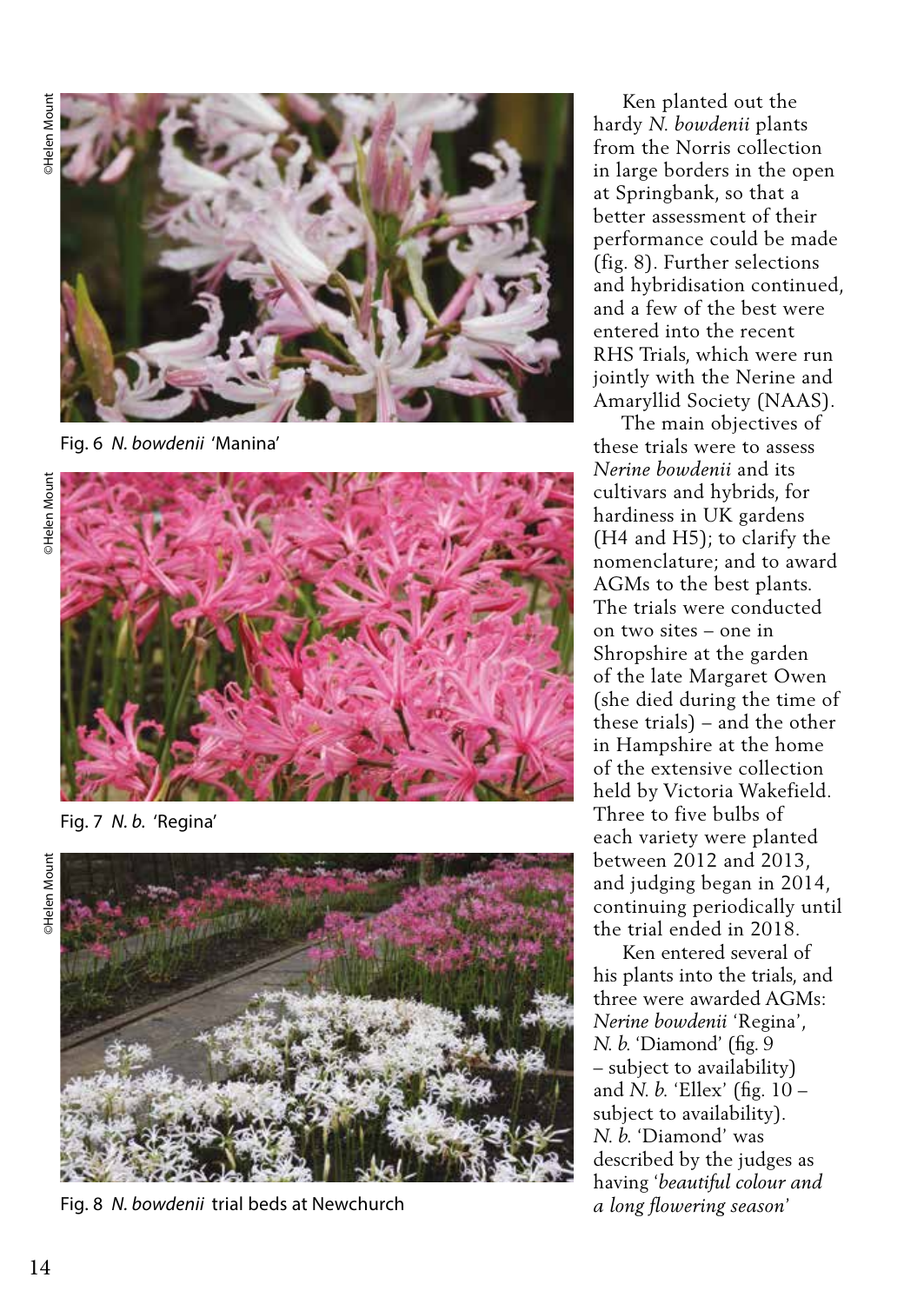and '*… a very stately appearance with a strong, bold habit*'. The judges felt that this could be an *N. b.* 'Manina' hybrid. *N. b.* 'Ellex' was described as '*a really beautiful strong, bold plant which bulks up fast. Lovely green pedicel and long flowering season*'. All three were given unanimous approval by the judges.

 Among other nerines that received AGMs subject to availability were *N.* 'Top Hat' and *N.* 'Margaret Owen', both of which came originally from Ken's Norris collection. Margaret Owen had visited Springbank on numerous occasions in the past, and always went away with several generous gifts of hardy nerine forms she had admired. Some of these she entered into the trials, with the recognition that they had originally come from Ken.

 A total of 17 entries to the trials were awarded AGMs. Further information may be obtained from the final report, details of which can be found at the end of this article.

 Springbank Nursery and Garden Centre closed its doors in 2013 when Ken reached his 80th birthday, but he shows no sign of slowing down in his enthusiasm for plants (not just nerines) and people (fig. 11). He continues to host the annual visit of the NAAS to his National Collection® every October, as well as welcoming visitors



Fig. 9 *N. b.* 'Diamond'



Fig. 10 *N. b.* 'Ellex'

from near and far, by appointment. In addition, he supports the annual displays of nerines and amaryllids on the NAAS stand at the Malvern Autumn Shows, by providing plant material when needed.

 As well as caring for his existing collections, Ken's current focus is on increasing stocks of *N. bowdenii*

'Diamond' and *N. b.* 'Ellex', with the help of retired professional propagator Phil Kaye, who also lives locally. It will take a few years to achieve flowering-sized bulbs, but will be well worth the wait as it will allow a much wider distribution of these fine plants, and help them properly achieve that much-deserved AGM.